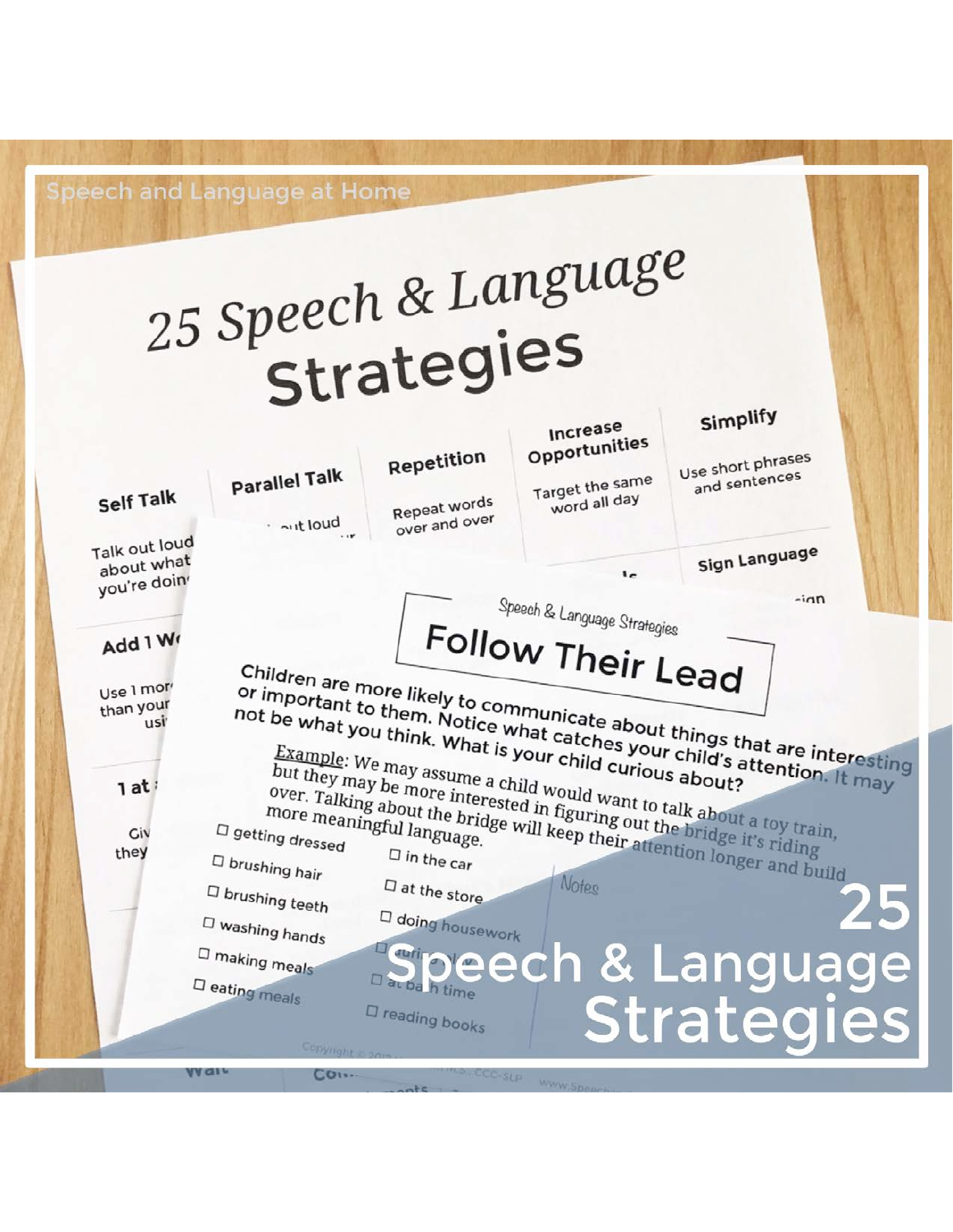Speech & Language

# 25 Speech & Language Strategies



#### Speech and Language Information, Worksheets and Handouts for Parents

**Lia Kurtin M.S., CCC-SLP Speech-Language Pathologist**



Copyright © Lia Kurtin M.S., CCC-SLP www.SpeechandLanguageatHome.com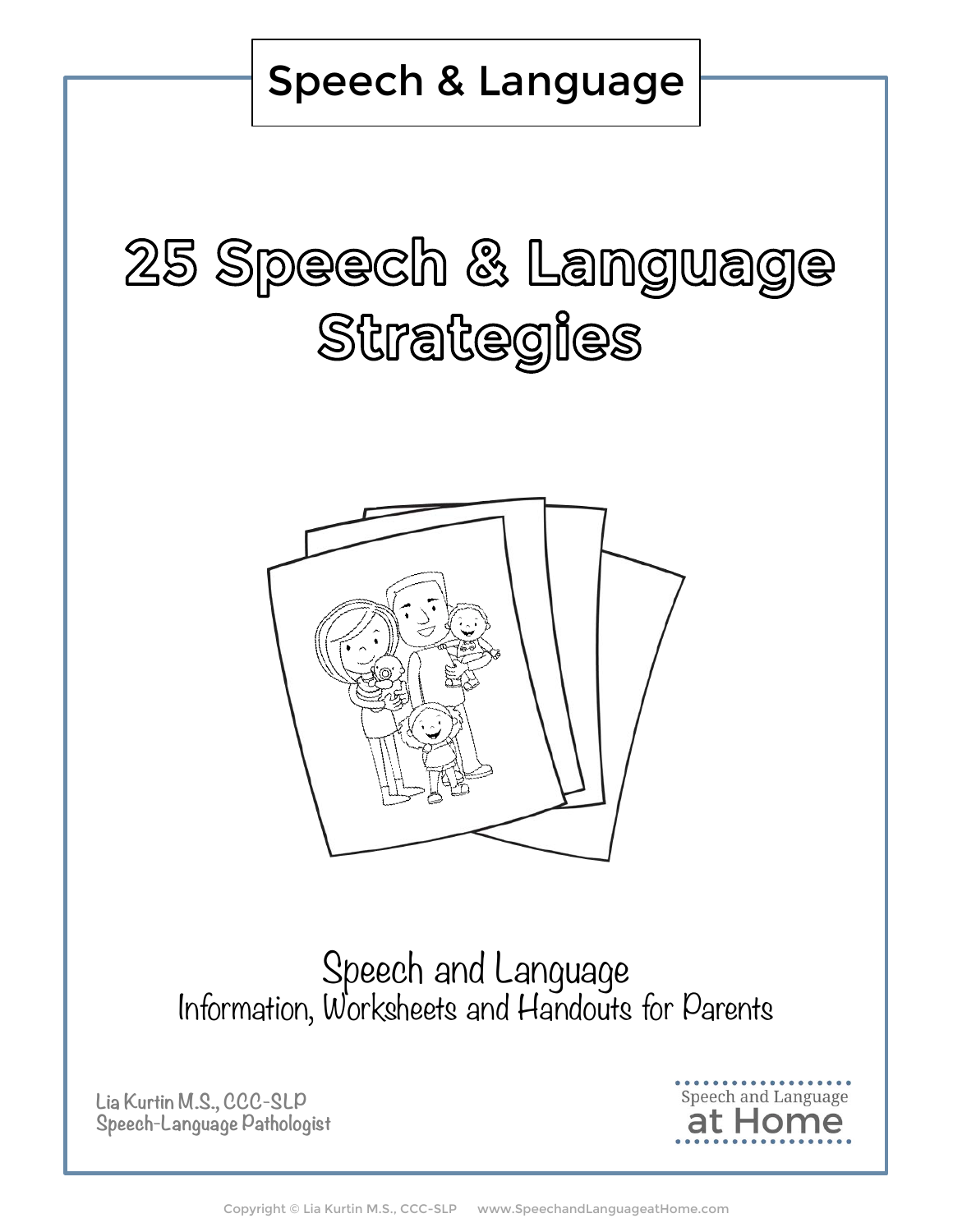- $\square$  Self Talk
- $\square$  Parallel Talk
- $\square$  Repetition
- $\square$  Increase Opportunities
- $\square$  Simplify
- □ Add 1 Word
- □ Model
- $\square$  Imitation
- $\Box$  Visuals
- $\square$  Sign Language
- $\Box$  1 at a Time
- $\Box$  Give 2 Choices
- □ Sabotage
- $\Box$  Out of Reach
- $\square$  Be Forgetful
- $\square$  Be Silly
- $\square$  Follow Their Lead
- $\Box$  That's New!
- $\Box$  Verbal Routines
- $\square$  Sing
- $\Box$  Wait
- $\Box$  Make Comments
- □ Open-Ended Questions
- □ Pacing Boards
- $\square$  Say it Back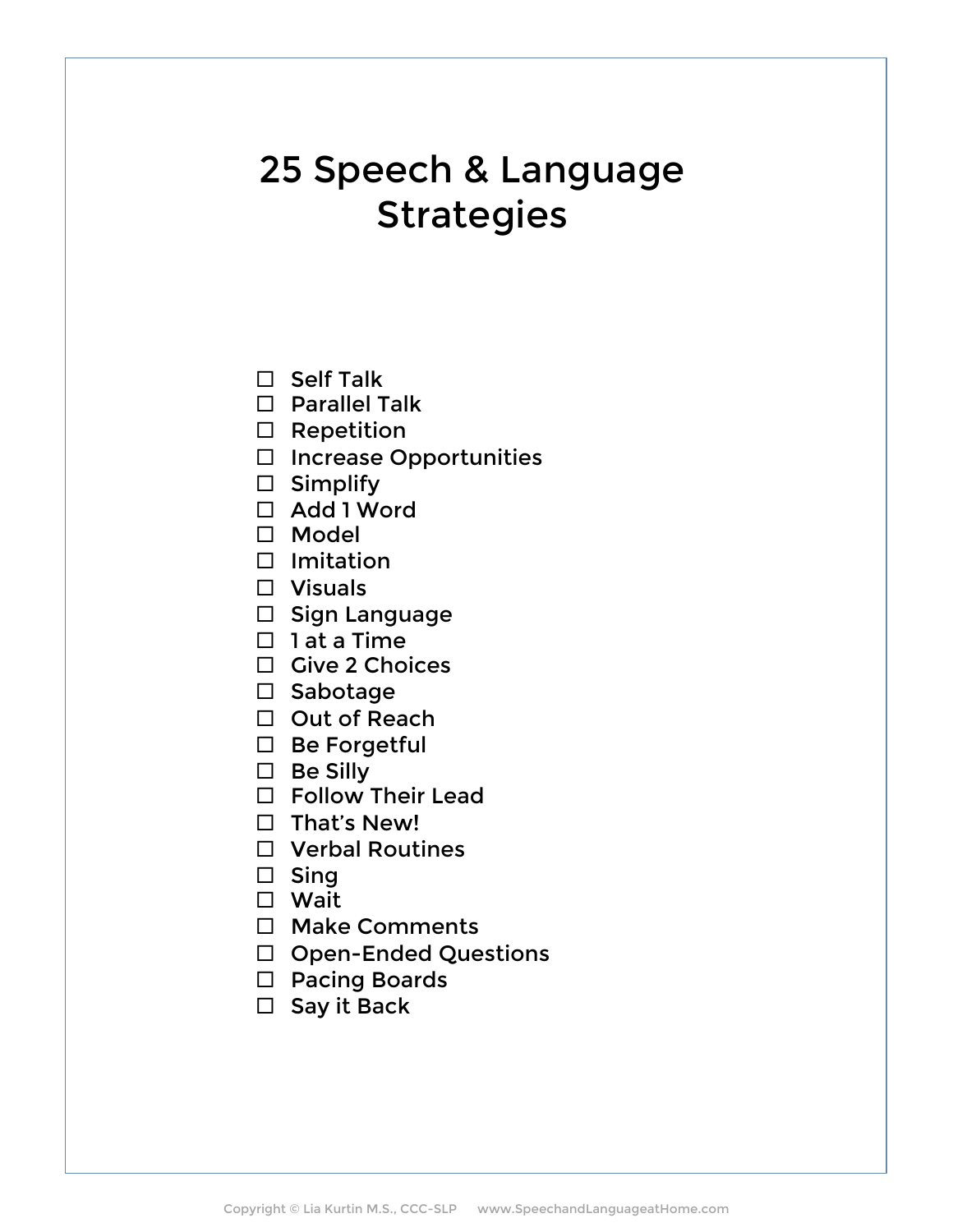| <b>Self Talk</b>    | <b>Parallel Talk</b>               | <b>Repetition</b>              | <b>Increase</b><br><b>Opportunities</b> | Use less words       |
|---------------------|------------------------------------|--------------------------------|-----------------------------------------|----------------------|
| <b>Add 1 Word</b>   | <b>Model</b>                       | <b>Imitation</b>               | <b>Visuals</b>                          | <b>Sign Language</b> |
| 1 at at Time        | <b>Give 2 Choices</b>              | <b>Out of Reach</b>            | <b>Need Your Help</b>                   | <b>Be Silly</b>      |
| <b>Be Forgetful</b> | <b>Follow their</b><br><b>Lead</b> | <b>That's New!</b>             | <b>Verbal Routines</b>                  | <b>Sing</b>          |
| Wait                | <b>Make</b><br><b>Comments</b>     | <b>Open-Ended</b><br>Questions | <b>Pacing Boards</b>                    | <b>Say it Back</b>   |
|                     |                                    |                                |                                         |                      |

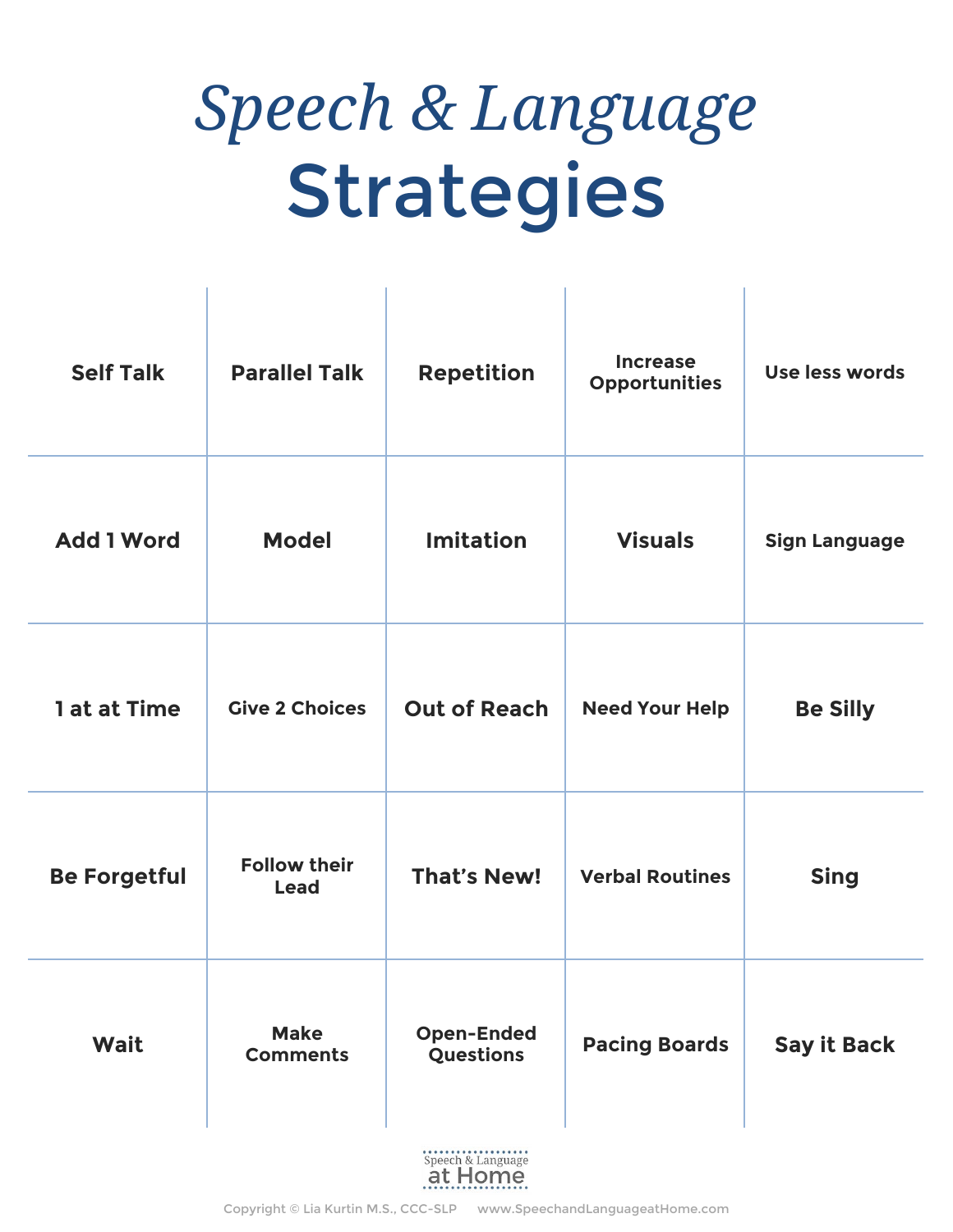$\mathbf{r}$ 

| <b>Self Talk</b>                                   | <b>Parallel Talk</b>                                      | <b>Repetition</b>                     | <b>Increase</b><br><b>Opportunities</b>     | <b>Simplify</b>                               |
|----------------------------------------------------|-----------------------------------------------------------|---------------------------------------|---------------------------------------------|-----------------------------------------------|
| <b>Talk out loud</b><br>about what<br>you're doing | <b>Talk out loud</b><br>about what your<br>child is doing | <b>Repeat words</b><br>over and over  | Target the same<br>word all day             | Use short phrases<br>and sentences            |
| <b>Add 1 Word</b>                                  | <b>Model</b>                                              | <b>Imitation</b>                      | <b>Visuals</b>                              | <b>Sign Language</b>                          |
| Use 1 more word<br>than your is child<br>using     | Tell them what<br>you want them to<br>say                 | Teach them to<br>copy you             | Show objects or<br>pictures when<br>talking | Teach early sign<br>language                  |
| 1 at at Time                                       | <b>Give 2 Choices</b>                                     | <b>Sabotage</b>                       | <b>Out of Reach</b>                         | <b>Be Forgetful</b>                           |
| Give only 1 so<br>they ask for more                | Do you want<br>$\frac{1}{1}$ or $\frac{1}{1}$ ?           | Set it up so they<br>need your help   | Let them ask for<br>what they want          | Let them ask for<br>what they need            |
| <b>Be Silly</b>                                    | <b>Follow their</b><br>Lead                               | <b>That's New!</b>                    | <b>Verbal</b><br><b>Routines</b>            | <b>Sing</b>                                   |
| <b>Get attention</b><br>with unexpected<br>actions | <b>Talk about their</b><br>interests                      | <b>Explore</b><br>something new       | Use the same<br>words in daily<br>routines  | <b>Teach language</b><br>using songs          |
| Wait                                               | <b>Make</b><br><b>Comments</b>                            | <b>Open-Ended</b><br><b>Questions</b> | <b>Pacing Boards</b>                        | <b>Say it Back</b>                            |
| Pause and give<br>time to respond                  | More statements<br>than questions                         | Use Wh instead of<br>yes/no questions | Tap or clap to add<br>more words            | Repeat back with<br>stress on correct<br>word |

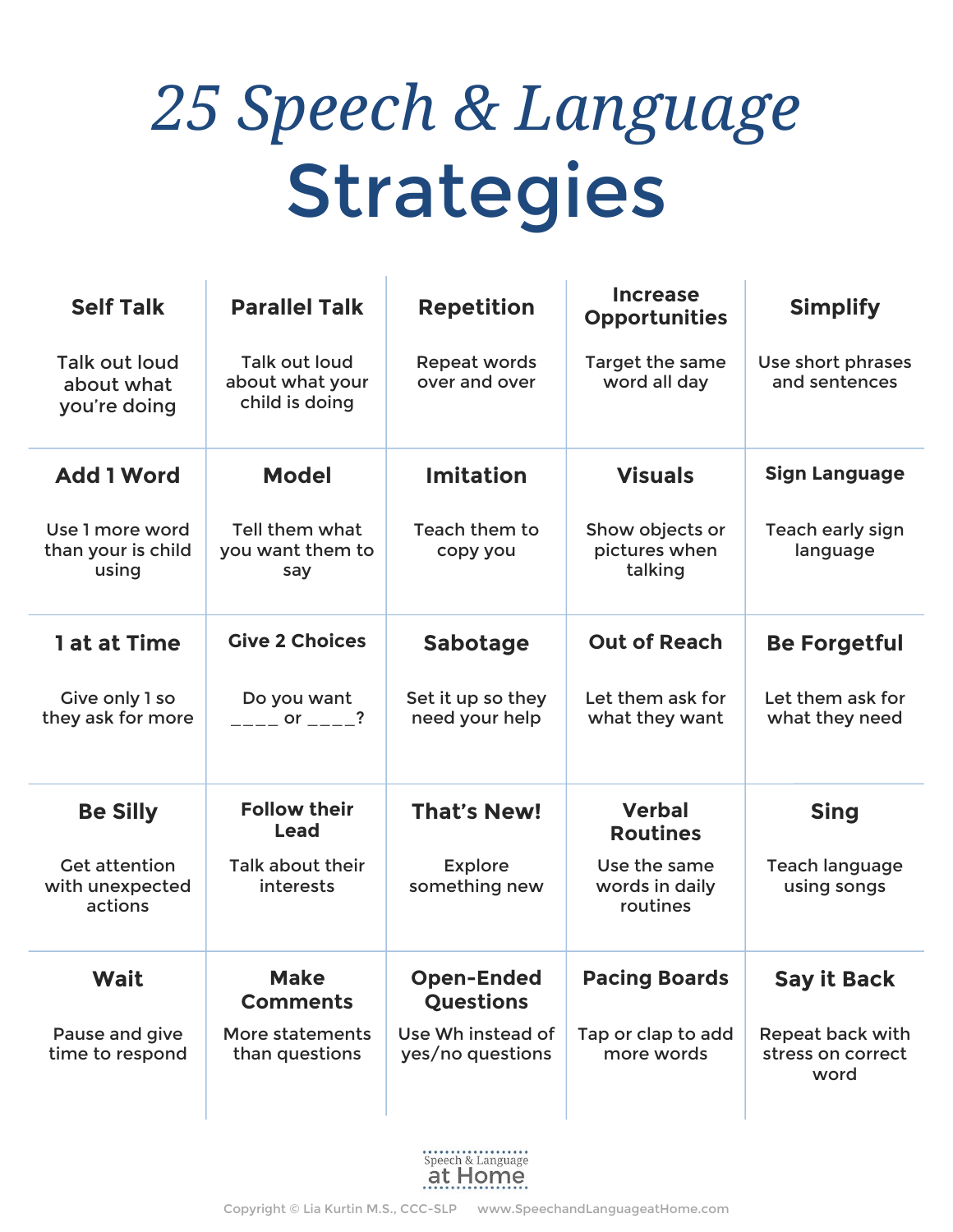## Self Talk

Talk about what you are doing out loud. Studies show children who hear more words every day have a larger vocabulary when they start school. Use self talk during every day actives.

Example: "I'm getting my shoes. First I put on my socks. Then I put on my shoes. Tie um up!"

| $\Box$ getting dressed | $\Box$ in the car                    | Notes                           |
|------------------------|--------------------------------------|---------------------------------|
| $\Box$ brushing hair   | $\Box$ at the store                  |                                 |
| $\Box$ brushing teeth  | $\Box$ doing housework               |                                 |
| $\Box$ washing hands   | $\Box$ during play                   |                                 |
| $\Box$ making meals    | $\Box$ at bath time                  |                                 |
| $\square$ eating meals | $\Box$ reading books                 |                                 |
|                        | Copyright © Lia Kurtin M.S., CCC-SLP | www.SpeechandLanguageatHome.com |



Talk out loud about what your child is doing. Use short sentences to talk about what they see, smell and feel. Name things. Use action words. Tell where things are.

Example: "You got your milk. Drink. Drink. Drink. You put it *on* the table. Oops. It spilled."

| $\Box$ getting dressed | $\Box$ in the car       | Notes |
|------------------------|-------------------------|-------|
| $\Box$ brushing hair   | $\Box$ at the store     |       |
| $\Box$ brushing teeth  | $\Box$ doing housework  |       |
| $\Box$ washing hands   | $\Box$ during play      |       |
| $\Box$ making meals    | $\Box$ at bath time     |       |
| $\square$ eating meals | $\square$ reading books |       |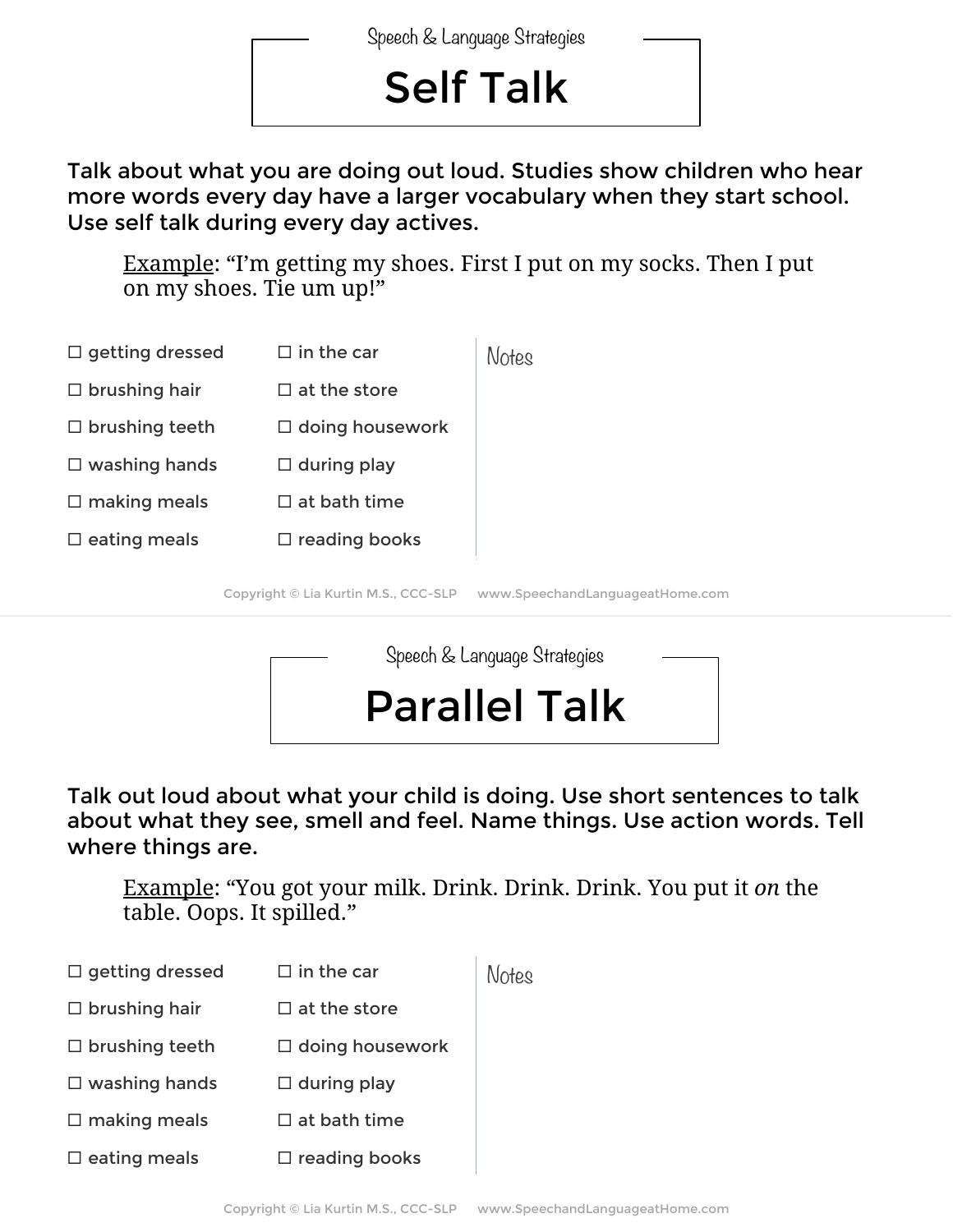## Repetition

Children need to hear a word many times before they will begin to use it. This can mean hundreds of repetitions of a word. Change your voice for different meanings. Your voice goes down at the end of a sentence to make a statement and up to ask a question.

Example: "Ball?", "Where's ball?" "Ball!" "Ball!" (calling for it). "Look!, the ball!" "Go get it." "Yay ball!" (excited).

| $\Box$ getting dressed | $\Box$ in the car                    | Notes                           |
|------------------------|--------------------------------------|---------------------------------|
| $\Box$ brushing hair   | $\Box$ at the store                  |                                 |
| $\Box$ brushing teeth  | $\Box$ doing housework               |                                 |
| $\Box$ washing hands   | $\Box$ during play                   |                                 |
| $\Box$ making meals    | $\Box$ at bath time                  |                                 |
| $\Box$ eating meals    | $\Box$ reading books                 |                                 |
|                        | Copyright © Lia Kurtin M.S., CCC-SLP | www.SpeechandLanguageatHome.com |



Increase your child's opportunity to hear a word by using it in different settings. Choose 3-5 useful words and repeat them throughout the day. This can be at meals, play times, reading books or during daily routines.

Example: Milk at meals - "Milk or Juice?", "Milk, you want milk.", ""Here's milk.". Milk at play – "Baby's drinking milk. Wha. Wha. Milk's gone. More milk!". Milk while reading. "Look, kitty has milk".

| $\Box$ getting dressed | $\Box$ in the car      | Notes |
|------------------------|------------------------|-------|
| $\Box$ brushing hair   | $\Box$ at the store    |       |
| $\Box$ brushing teeth  | $\Box$ doing housework |       |
| $\Box$ washing hands   | $\Box$ during play     |       |
| $\Box$ making meals    | $\Box$ at bath time    |       |
| $\Box$ eating meals    | $\Box$ reading books   |       |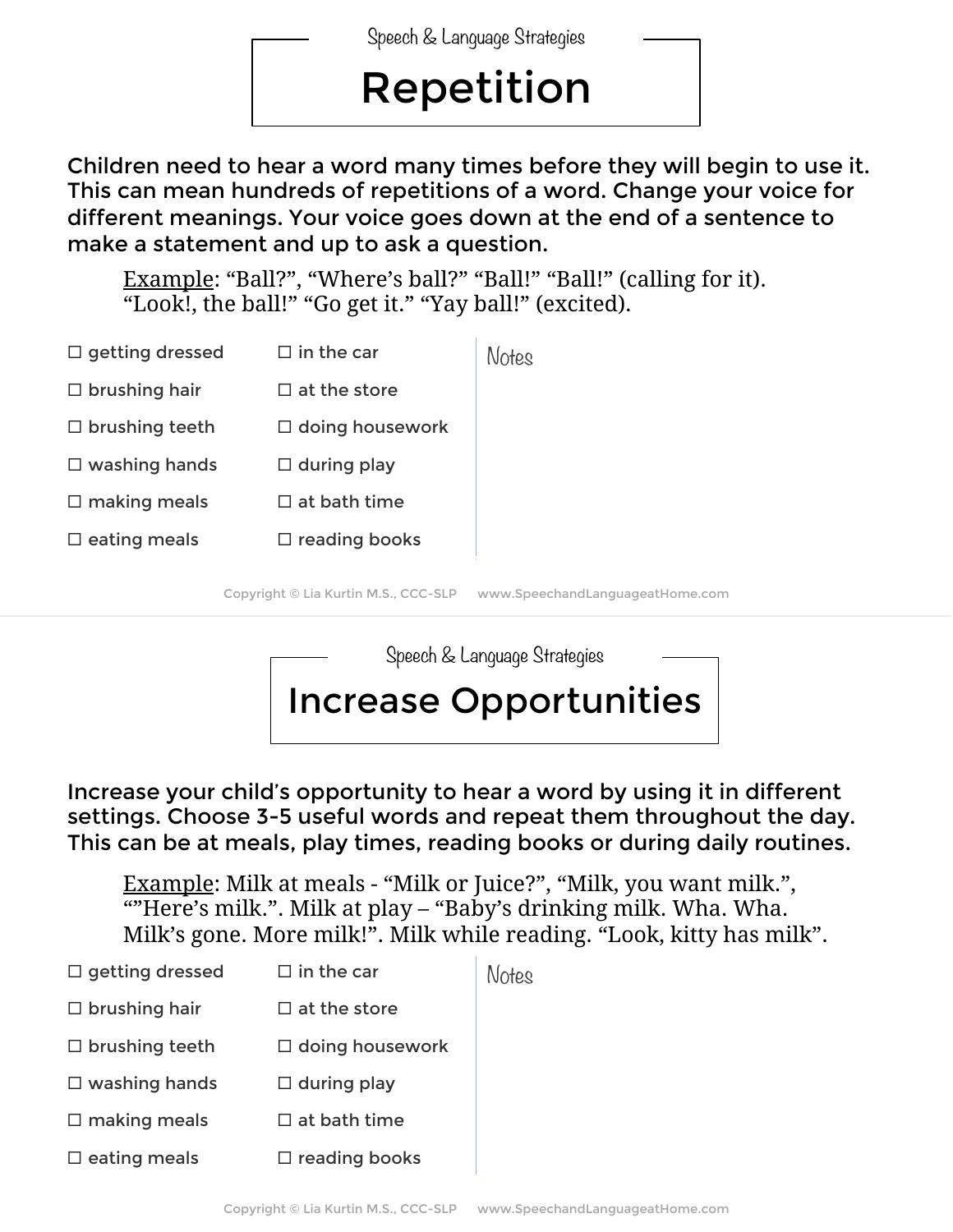## Simplify

#### Children can have a hard time understanding if we use too many words together. Instead of one long sentence, break up information into shorter sentences.

Example: "We need to go to the store so go get your jacket and turn off the lights" - too long. Try – "We're going to the store. Get your jacket." After that is complete "Turn off the lights".

| $\Box$ getting dressed | $\Box$ in the car                    | Notes                           |
|------------------------|--------------------------------------|---------------------------------|
| $\Box$ brushing hair   | $\Box$ at the store                  |                                 |
| $\Box$ brushing teeth  | $\Box$ doing housework               |                                 |
| $\Box$ washing hands   | $\Box$ during play                   |                                 |
| $\Box$ making meals    | $\Box$ at bath time                  |                                 |
| $\Box$ eating meals    | $\Box$ reading books                 |                                 |
|                        | Copyright © Lia Kurtin M.S., CCC-SLP | www.SpeechandLanguageatHome.com |
|                        |                                      |                                 |



Using one more word than your child usually uses will help expand their sentences. If they are not using words yet say single words. If they are putting 2 words together talk in 3 word phrases. It also helps to put important words at the end of what you're saying.

Example: If child is not using words – "Shoes." (point to shoes), "Shoes" (repeat it). If child can say "Shoes" - "Your shoes". If they use 2 words say – "Find your shoes".

| $\Box$ getting dressed | $\Box$ in the car      | Notes |
|------------------------|------------------------|-------|
| $\Box$ brushing hair   | $\Box$ at the store    |       |
| $\Box$ brushing teeth  | $\Box$ doing housework |       |
| $\Box$ washing hands   | $\Box$ during play     |       |
| $\Box$ making meals    | $\Box$ at bath time    |       |
| $\Box$ eating meals    | $\Box$ reading books   |       |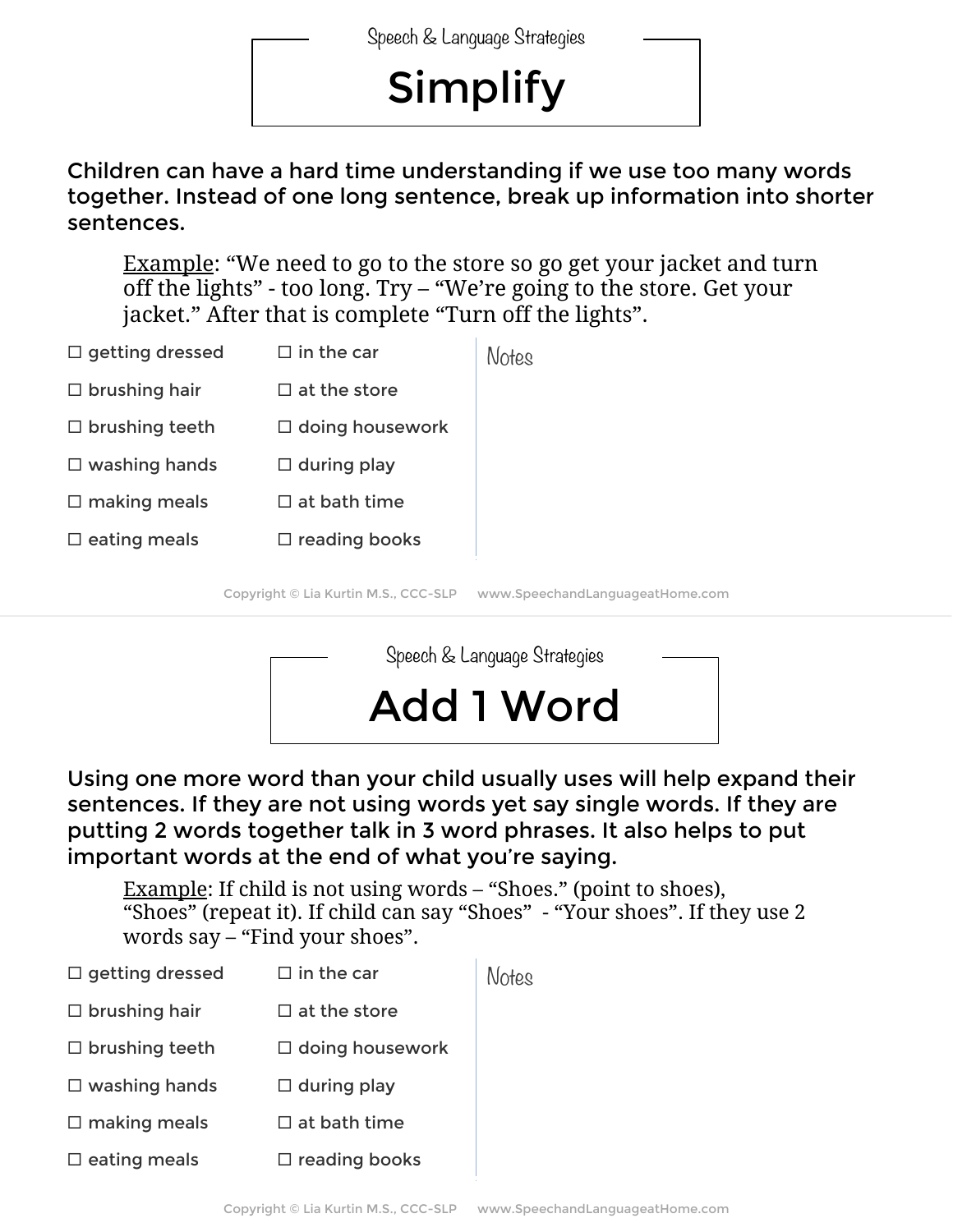#### Model

Modeling is when we show a child what to do or tell them what to say. After you model encourage them to try. Once your child starts to copy you see if they will sign or say a word on their own without your model.

Example: Teaching signs – First, show your child the sign as you say the word. Then, help them make the sign with their hands. First words - If your child raises their hands to communicate they want up, model the word "Up". Pause to see if they will copy you.

| $\Box$ getting dressed | $\Box$ in the car                    | Notes                           |
|------------------------|--------------------------------------|---------------------------------|
| $\Box$ brushing hair   | $\Box$ at the store                  |                                 |
| $\Box$ brushing teeth  | $\Box$ doing housework               |                                 |
| $\Box$ washing hands   | $\Box$ during play                   |                                 |
| $\Box$ making meals    | $\Box$ at bath time                  |                                 |
| $\Box$ eating meals    | $\Box$ reading books                 |                                 |
|                        | Copyright © Lia Kurtin M.S., CCC-SLP | www.SpeechandLanguageatHome.com |



Children learn how to communicate by copying what they see and hear. Learning how to copy actions with their body is an important early skill. Children can then learn to imitate sounds and then words.

Tips: Start by teaching kids to imitate action with their body (clapping), then face (blow kisses) then sounds (baa, moo) then words (Mama, Dada).

| $\Box$ getting dressed | $\Box$ in the car      | Notes |
|------------------------|------------------------|-------|
| $\Box$ brushing hair   | $\Box$ at the store    |       |
| $\Box$ brushing teeth  | $\Box$ doing housework |       |
| $\Box$ washing hands   | $\Box$ during play     |       |
| $\Box$ making meals    | $\Box$ at bath time    |       |
| $\Box$ eating meals    | $\Box$ reading books   |       |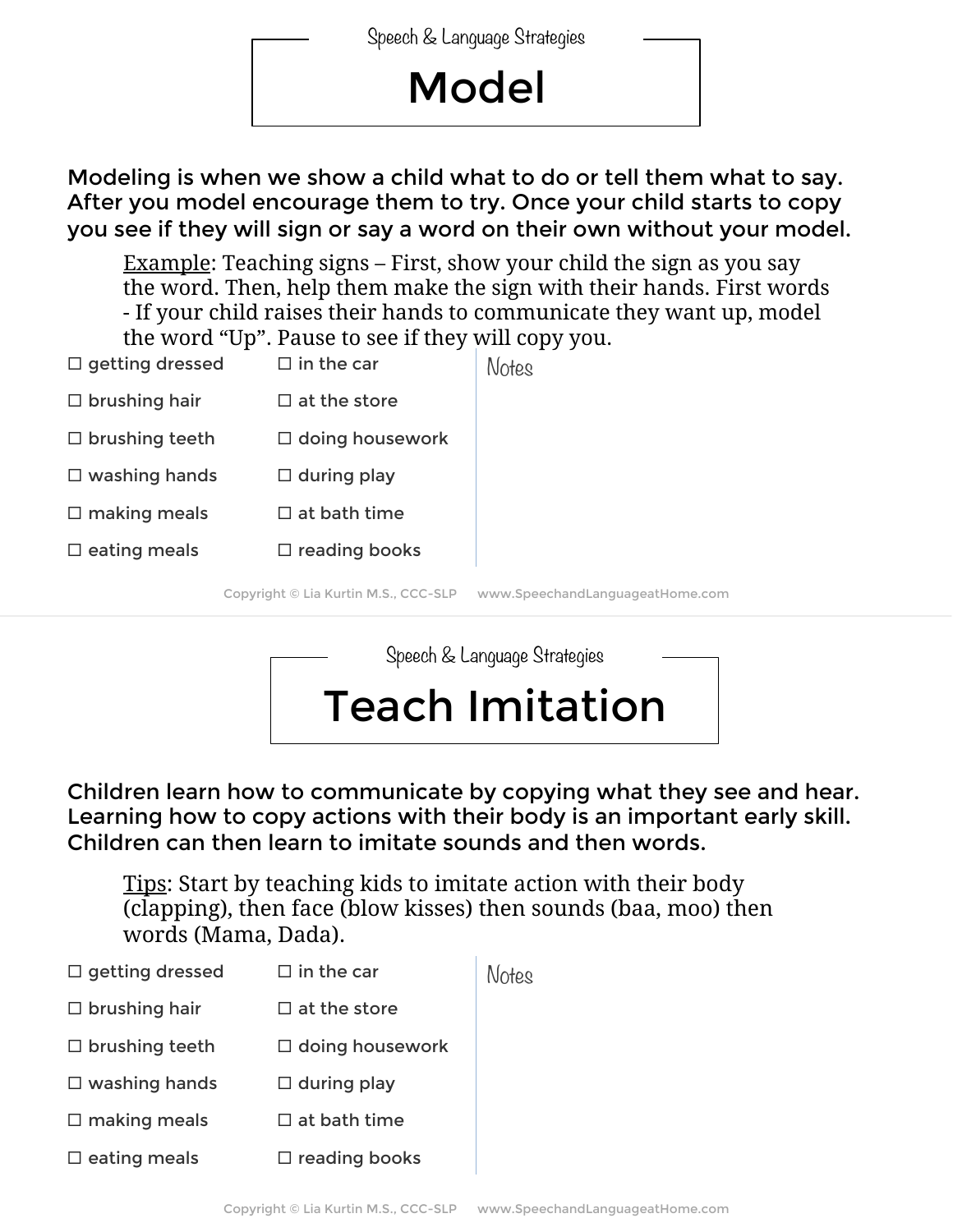### Use Visuals

Show your child objects or pictures of what you're talking about. Our brains learn words by making connections. The more input we get in (see, hear, smell, taste, feel) the easier it is to learn.

Example: When asking your child "Do you want a banana?" hold up a banana. Hearing the word banana and seeing one will help them make connections. Pictures are helpful too, "We are going to go see Papa", show them a picture of Papa.

| $\Box$ getting dressed | $\Box$ in the car                    | <b>Notes</b>                    |
|------------------------|--------------------------------------|---------------------------------|
| $\Box$ brushing hair   | $\Box$ at the store                  |                                 |
| $\Box$ brushing teeth  | $\Box$ doing housework               |                                 |
| $\Box$ washing hands   | $\Box$ during play                   |                                 |
| $\Box$ making meals    | $\Box$ at bath time                  |                                 |
| $\square$ eating meals | $\Box$ reading books                 |                                 |
|                        | Copyright © Lia Kurtin M.S., CCC-SLP | www.SpeechandLanguageatHome.com |



Sign language is a form of communication. For many young children this can be easier than making sounds and words. Learning signs is great for teaching language and supports, not replaces, verbal speech.

A few recommended early signs: eat, milk, ball, go, help, mom, done. Others:

| $\Box$ getting dressed | $\Box$ in the car      | Noteg |
|------------------------|------------------------|-------|
| $\Box$ brushing hair   | $\Box$ at the store    |       |
| $\Box$ brushing teeth  | $\Box$ doing housework |       |
| $\Box$ washing hands   | $\Box$ during play     |       |
| $\Box$ making meals    | $\Box$ at bath time    |       |
| $\square$ eating meals | $\Box$ reading books   |       |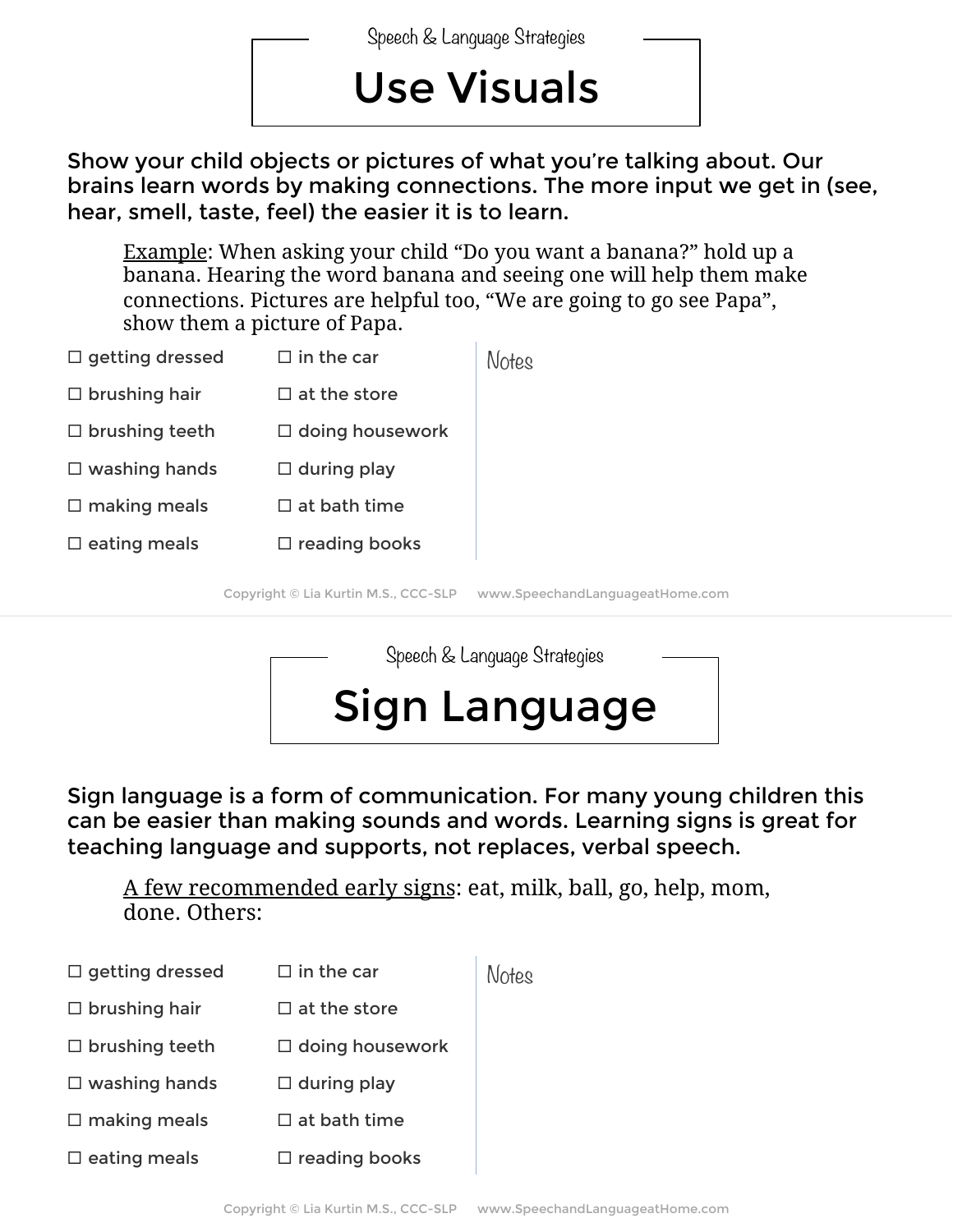Give 2 Choices Speech & Language Strategies

Giving children choices is helpful for several reasons. It gives them power in deciding for themselves. It limits their options to make decisions easier. And they hear the choices which helps them know what words to use.

Example: Ask your child, "Do you want milk or juice?" instead of "What do you want to drink?" Showing them the milk and juice is even more helpful.

| $\Box$ getting dressed | $\Box$ in the car                    | Notes                           |
|------------------------|--------------------------------------|---------------------------------|
| $\Box$ brushing hair   | $\Box$ at the store                  |                                 |
| $\Box$ brushing teeth  | $\Box$ doing housework               |                                 |
| $\Box$ washing hands   | $\Box$ during play                   |                                 |
| $\Box$ making meals    | $\Box$ at bath time                  |                                 |
| $\Box$ eating meals    | $\Box$ reading books                 |                                 |
|                        | Copyright © Lia Kurtin M.S., CCC-SLP | www.SpeechandLanguageatHome.com |



Giving one item at a time sets up an opportunity to practice a word over and over. This works with snacks (crackers, pieces of fruit), toys (bubbles, Legos) and actions (pushing on a swing, roll ball back and forth)

Example: Take out bubbles and say "Look, bubbles" Show them bubbles, make the sign bubble, repeat "Bubble?". Wait to see how your child responds. Do they point, imitate the sign or try to say bubble? Blow some bubbles and repeat to encourage communication.

| $\Box$ getting dressed | $\Box$ in the car      | Notes |
|------------------------|------------------------|-------|
| $\Box$ brushing hair   | $\Box$ at the store    |       |
| $\Box$ brushing teeth  | $\Box$ doing housework |       |
| $\Box$ washing hands   | $\Box$ during play     |       |
| $\Box$ making meals    | $\Box$ at bath time    |       |
| $\square$ eating meals | $\Box$ reading books   |       |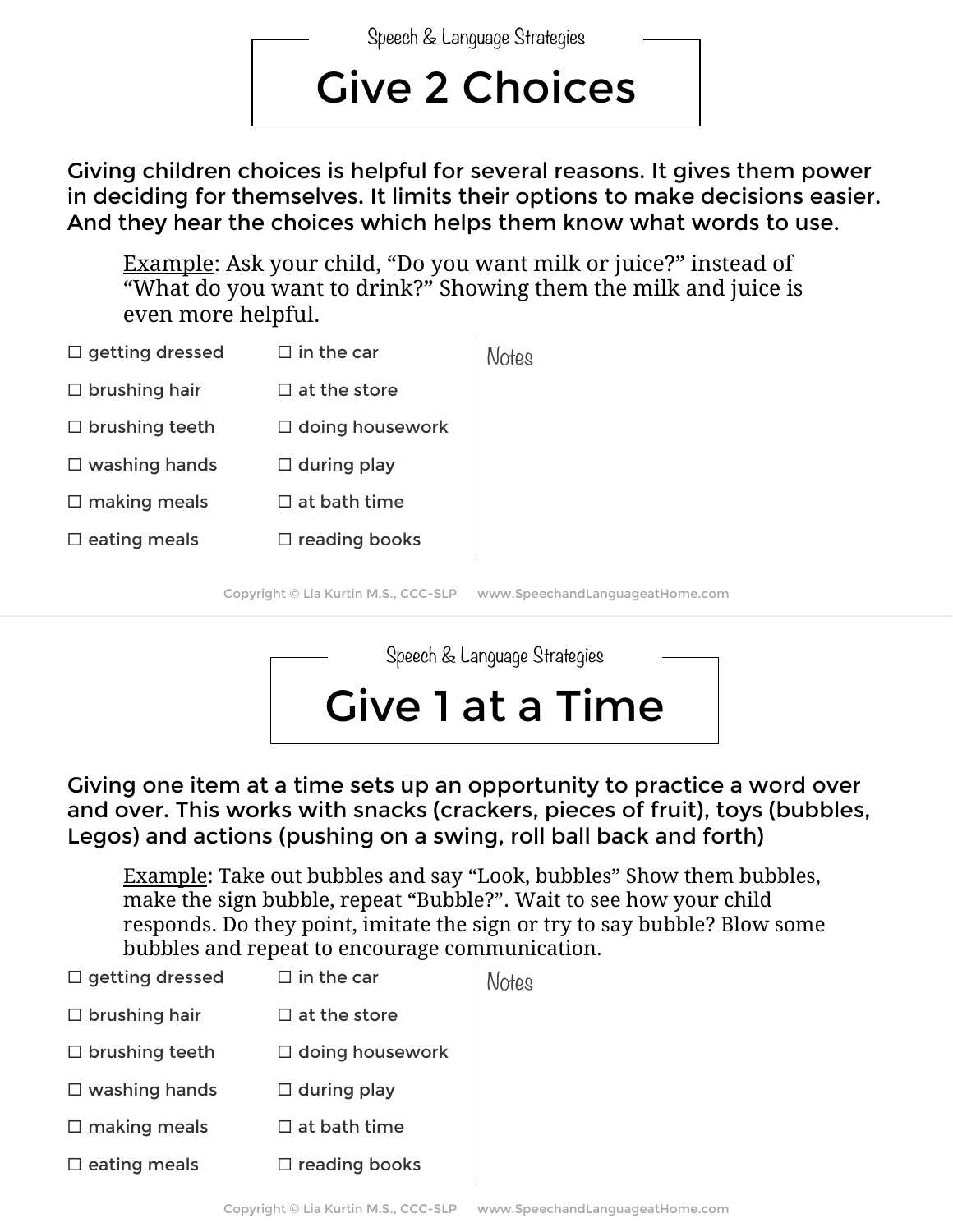#### Sabotage

Sabotage is setting up daily routines or play so your child needs to ask you for help.

Example: Meals – Give them an unopened box or bag of snacks. Washing hands - remove the towel. Going out – don't unlock the car. Play – turn off or remove the batteries from toys, place toys in a plastic container they can't open.

| $\Box$ getting dressed | $\Box$ in the car                    | Notes                           |
|------------------------|--------------------------------------|---------------------------------|
| $\Box$ brushing hair   | $\Box$ at the store                  |                                 |
| $\Box$ brushing teeth  | $\Box$ doing housework               |                                 |
| $\Box$ washing hands   | $\Box$ during play                   |                                 |
| $\Box$ making meals    | $\Box$ at bath time                  |                                 |
| $\Box$ eating meals    | $\Box$ reading books                 |                                 |
|                        | Copyright © Lia Kurtin M.S., CCC-SLP | www.SpeechandLanguageatHome.com |



Keep those favorite toys up high. Give your child a reason to communicate by asking for what they want. Make sure items are in a safe place where kids will not climb, fall or pull something down on themselves.

Example: Put trains up on a shelf. How does your child communicate they want to play? By looking at the trains? Pointing? Pointing to a picture of trains? Signing trains, play or please? Using the word train? Help them communicate in a way that is easiest for them.

| $\Box$ getting dressed | $\Box$ in the car      | Notes |
|------------------------|------------------------|-------|
| $\Box$ brushing hair   | $\Box$ at the store    |       |
| $\Box$ brushing teeth  | $\Box$ doing housework |       |
| $\Box$ washing hands   | $\Box$ during play     |       |
| $\Box$ making meals    | $\Box$ at bath time    |       |
| $\Box$ eating meals    | $\Box$ reading books   |       |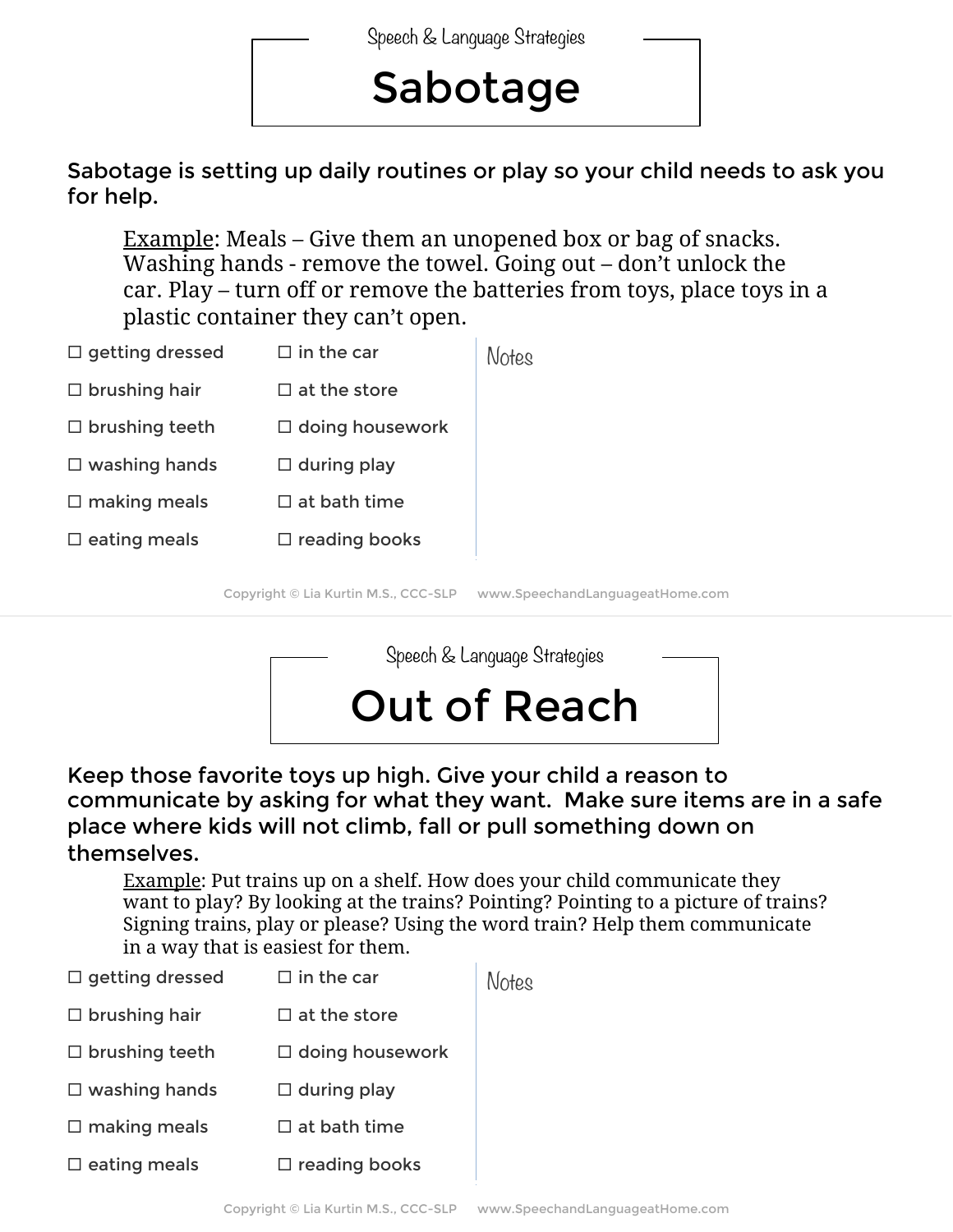#### Be Forgetful

Forget things on purpose. See if your child notices or communicates to you that something is missing. Be playful and excited when your child helps you remember.

Example: During meals – serve yogurt without a spoon. Getting dressed – hand them shoes but no socks. Bath time – forget to take off their diaper.

| $\Box$ getting dressed | $\Box$ in the car                    | Notes                           |
|------------------------|--------------------------------------|---------------------------------|
| $\Box$ brushing hair   | $\Box$ at the store                  |                                 |
| $\Box$ brushing teeth  | $\Box$ doing housework               |                                 |
| $\Box$ washing hands   | $\Box$ during play                   |                                 |
| $\Box$ making meals    | $\Box$ at bath time                  |                                 |
| $\square$ eating meals | $\Box$ reading books                 |                                 |
|                        | Copyright © Lia Kurtin M.S., CCC-SLP | www.SpeechandLanguageatHome.com |



Being silly gets kids attention. Think of way you can be silly during daily routines, not just play. Making them laugh is great for building attention and encouraging social interaction.

Example: Getting dressed – put socks on their hands instead of their feet. Brushing teeth – pretend to brush other body parts. During meals – have a stuffed animal steal their seat. Say "No, no, mine".

| $\Box$ getting dressed | $\Box$ in the car      | Notes |
|------------------------|------------------------|-------|
| $\Box$ brushing hair   | $\Box$ at the store    |       |
| $\Box$ brushing teeth  | $\Box$ doing housework |       |
| $\Box$ washing hands   | $\Box$ during play     |       |
| $\Box$ making meals    | $\Box$ at bath time    |       |
| $\square$ eating meals | $\Box$ reading books   |       |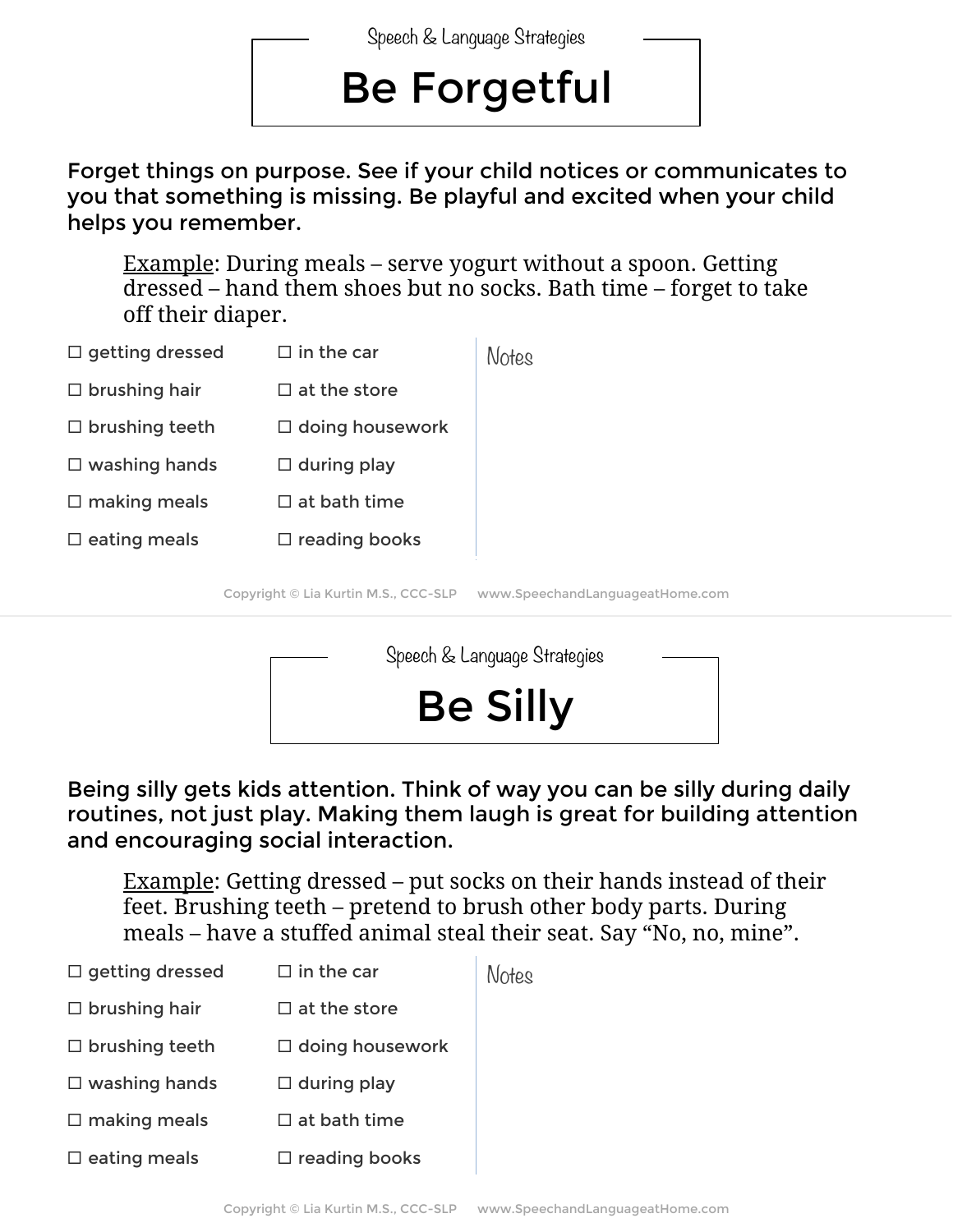Follow Their Lead Speech & Language Strategies

Children are more likely to communicate about things that are interesting or important to them. Notice what catches your child's attention. It may not be what you think. What is your child curious about?

Example: We may assume a child would want to talk about a toy train, but they may be more interested in figuring out the bridge it's riding over. Talking about the bridge will keep their attention longer and build more meaningful language.

| $\Box$ getting dressed | $\Box$ in the car                    | Notes                           |
|------------------------|--------------------------------------|---------------------------------|
| $\Box$ brushing hair   | $\Box$ at the store                  |                                 |
| $\Box$ brushing teeth  | $\Box$ doing housework               |                                 |
| $\Box$ washing hands   | $\Box$ during play                   |                                 |
| $\Box$ making meals    | $\Box$ at bath time                  |                                 |
| $\Box$ eating meals    | $\Box$ reading books                 |                                 |
|                        | Copyright © Lia Kurtin M.S., CCC-SLP | www.SpeechandLanguageatHome.com |



Children are curious. What is an object your child has not seen, felt, smelled, tasted or heard before? Look for items in nature or everyday objects for your child to play with.

Example: Exploring a flashlight may be just as exciting as a new toy. Pull out costume jewelry for dress up. Hand them a vegetable to explore while you're making dinner.

| $\Box$ getting dressed | $\Box$ in the car      | Notes |
|------------------------|------------------------|-------|
| $\Box$ brushing hair   | $\Box$ at the store    |       |
| $\Box$ brushing teeth  | $\Box$ doing housework |       |
| $\Box$ washing hands   | $\Box$ during play     |       |
| $\Box$ making meals    | $\Box$ at bath time    |       |
| $\Box$ eating meals    | $\Box$ reading books   |       |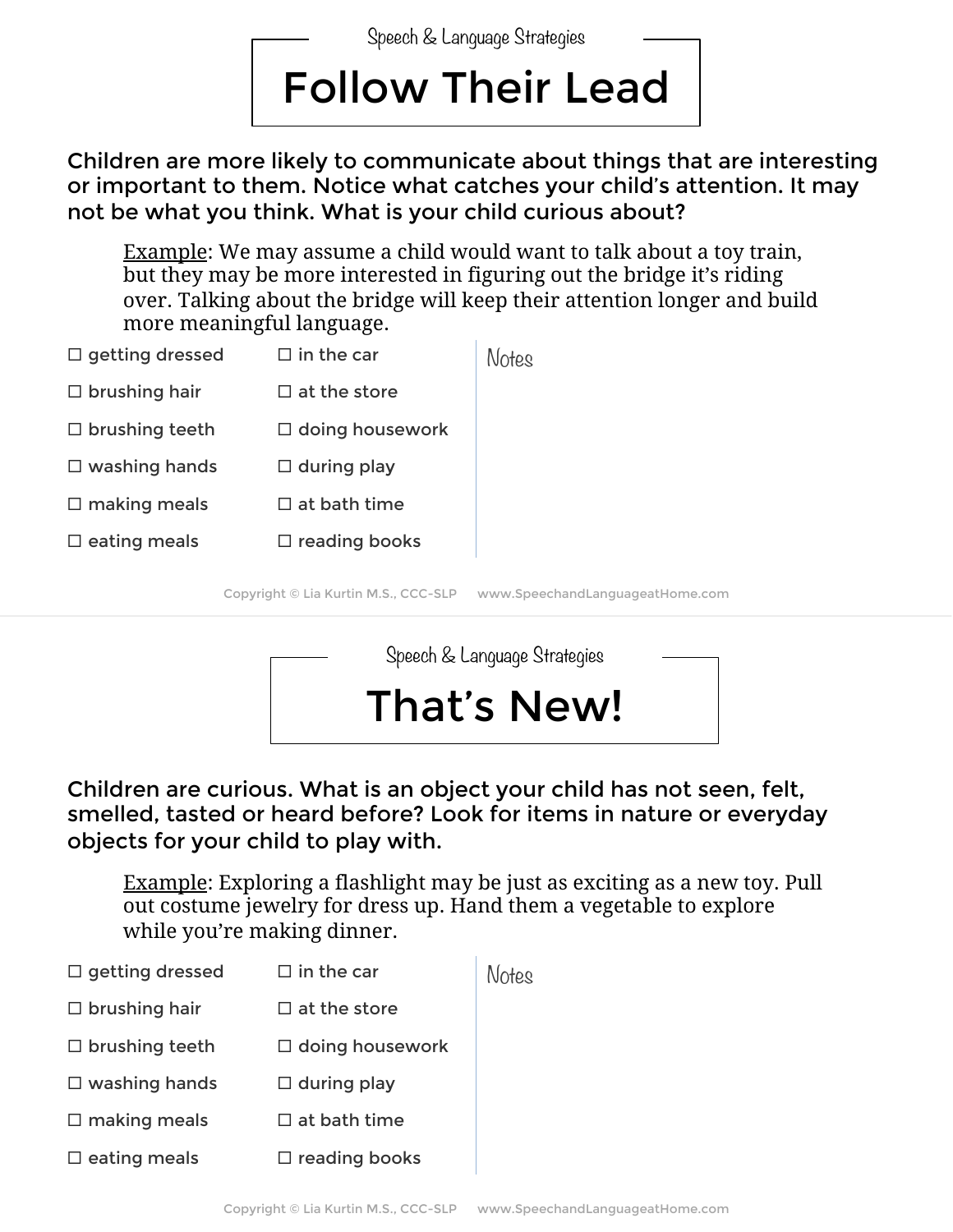### Verbal Routines

A verbal routine is when we use the same words or song during play or daily routines. Hearing the same thing over and over helps build language. Kids will begin to expect it and may start to join in. Make up your own. Keep them simple.

Example: Barney's Clean Up song and the words "Ready, Set, Go!" are very common verbal routines. Try leaving out the word "Go", does your child try to fill it in?

| $\Box$ getting dressed | $\Box$ in the car                    | Notes                           |
|------------------------|--------------------------------------|---------------------------------|
| $\Box$ brushing hair   | $\Box$ at the store                  |                                 |
| $\Box$ brushing teeth  | $\Box$ doing housework               |                                 |
| $\Box$ washing hands   | $\Box$ during play                   |                                 |
| $\Box$ making meals    | $\Box$ at bath time                  |                                 |
| $\Box$ eating meals    | $\Box$ reading books                 |                                 |
|                        | Copyright © Lia Kurtin M.S., CCC-SLP | www.SpeechandLanguageatHome.com |



When we sing we use a different part of our brain than when we talk. Putting words to music can build, ease and improve recall of language. Music has been shown to help babies learn to listen, teach children academics, reduce stuttering and improve recall with memory loss.

Example: Use a sing-song voices to gain babies attention. Teach words during daily songs like "Wash wash wash your hands". Library story times are a great place to learn songs for children. (Search Jbrary on YouTube)

| $\Box$ getting dressed | $\Box$ in the car      | Notes |
|------------------------|------------------------|-------|
| $\Box$ brushing hair   | $\Box$ at the store    |       |
| $\Box$ brushing teeth  | $\Box$ doing housework |       |
| $\Box$ washing hands   | $\Box$ during play     |       |
| $\Box$ making meals    | $\Box$ at bath time    |       |
| $\Box$ eating meals    | $\Box$ reading books   |       |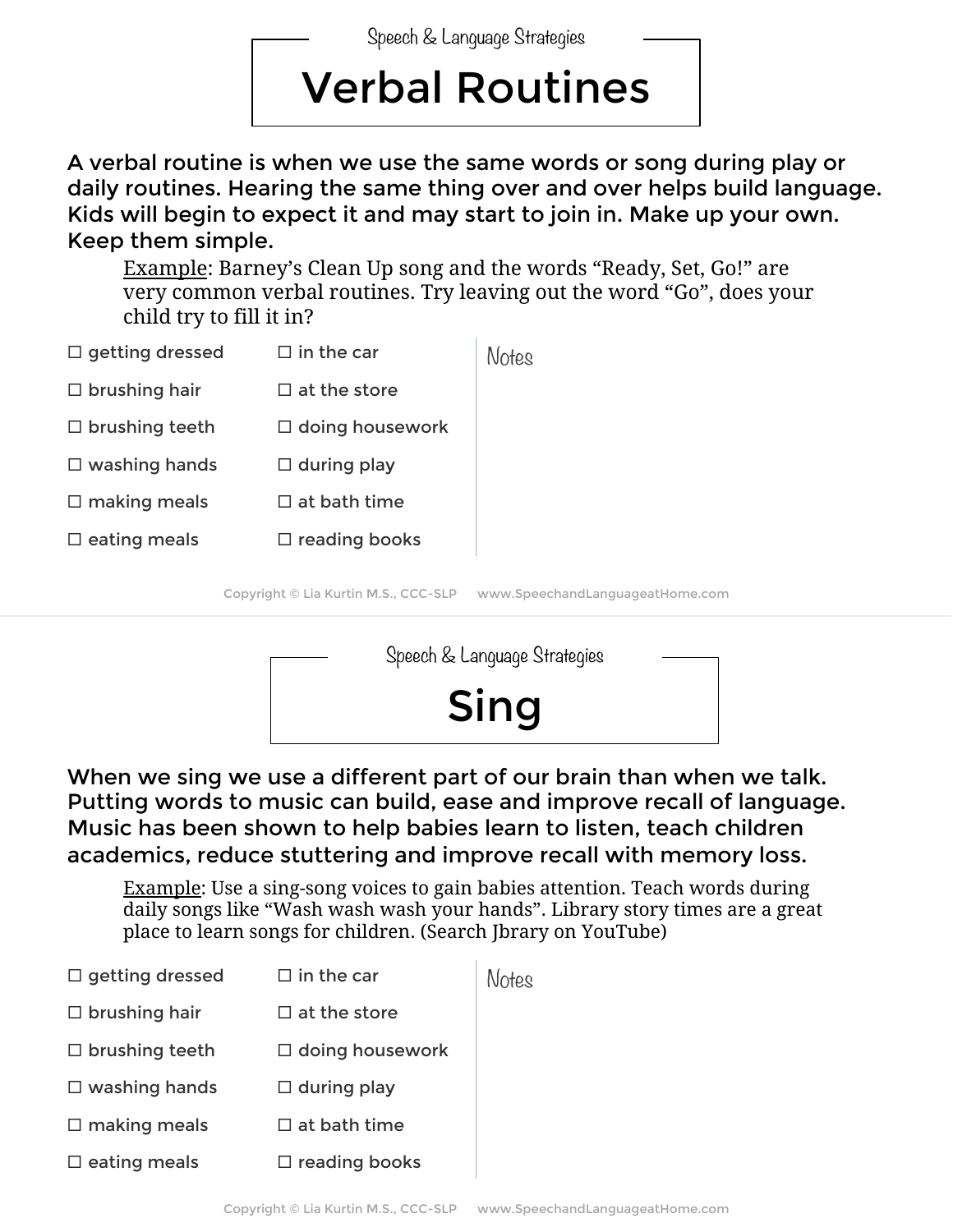### **Wait**

Give your child a chance to begin or respond when communicating. Answering questions or thinking of a word can take longer than we realize. If we pause 5-10 seconds children may communicate without help. Notice how long it takes your child. This can be as long as several minutes for some kids.

Example: "Should we play blocks or dress up?" Wait and express with your face that it is their turn to communicate. Waiting does not come naturally and can be hard to do. It takes practice. Count in your head if you need to.

| $\Box$ getting dressed | $\Box$ in the car                    | <b>Notes</b>                    |
|------------------------|--------------------------------------|---------------------------------|
| $\Box$ brushing hair   | $\Box$ at the store                  |                                 |
| $\Box$ brushing teeth  | $\Box$ doing housework               |                                 |
| $\Box$ washing hands   | $\Box$ during play                   |                                 |
| $\square$ making meals | $\Box$ at bath time                  |                                 |
| $\square$ eating meals | $\Box$ reading books                 |                                 |
|                        | Copyright © Lia Kurtin M.S., CCC-SLP | www.SpeechandLanguageatHome.com |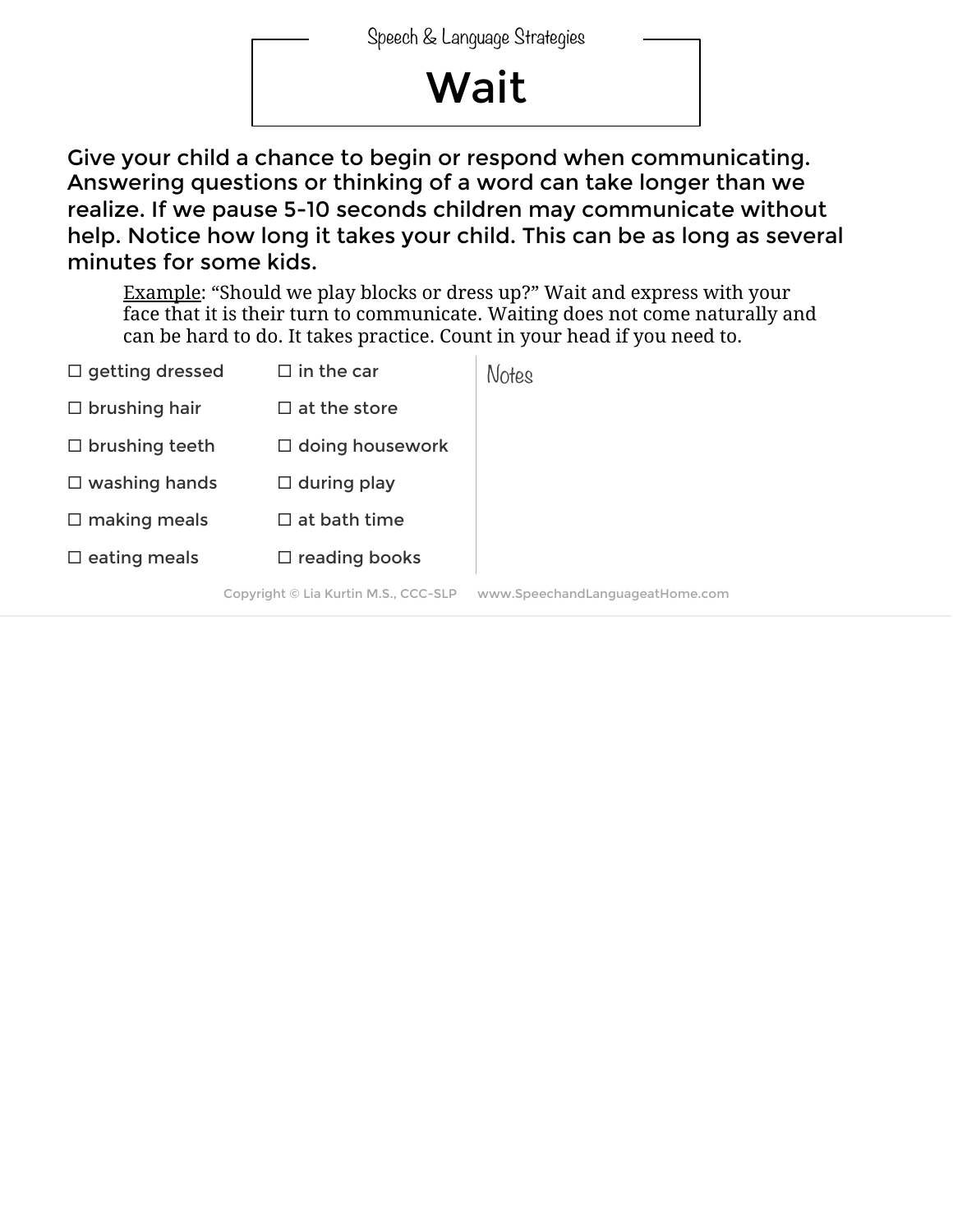#### Make Comments

A comment is a remark or observation. Use at least 3 comments for every question. Make comments about what you see, hear, taste, smell and feel. Limit questions such as "What's this?".

Example: Making comments while reading a book – "A dog, woof woof". When a child is upset – "You're sad", At meals "That's hot".

| $\Box$ getting dressed | $\Box$ in the car                    | Notes                           |
|------------------------|--------------------------------------|---------------------------------|
| $\Box$ brushing hair   | $\Box$ at the store                  |                                 |
| $\Box$ brushing teeth  | $\Box$ doing housework               |                                 |
| $\Box$ washing hands   | $\Box$ during play                   |                                 |
| $\Box$ making meals    | $\Box$ at bath time                  |                                 |
| $\Box$ eating meals    | $\Box$ reading books                 |                                 |
|                        | Copyright © Lia Kurtin M.S., CCC-SLP | www.SpeechandLanguageatHome.com |



An open ended question is one that can be answered with more than one word. Yes/no questions just require a simple "yes" or "no". Answering "wh" questions is important but may also just need a one word answer. To expand language ask questions or make a statement that encourages a longer response.

Example: "Tell me what you like to eat." (may list multiple foods) vs. "What's your favorite food?" (only 1 food). Other starters include: "Tell me about…, "I wonder what…" "How do…"

| $\Box$ getting dressed | $\Box$ in the car      | Notes |
|------------------------|------------------------|-------|
| $\Box$ brushing hair   | $\Box$ at the store    |       |
| $\Box$ brushing teeth  | $\Box$ doing housework |       |
| $\Box$ washing hands   | $\Box$ during play     |       |
| $\Box$ making meals    | $\Box$ at bath time    |       |
| $\Box$ eating meals    | $\Box$ reading books   |       |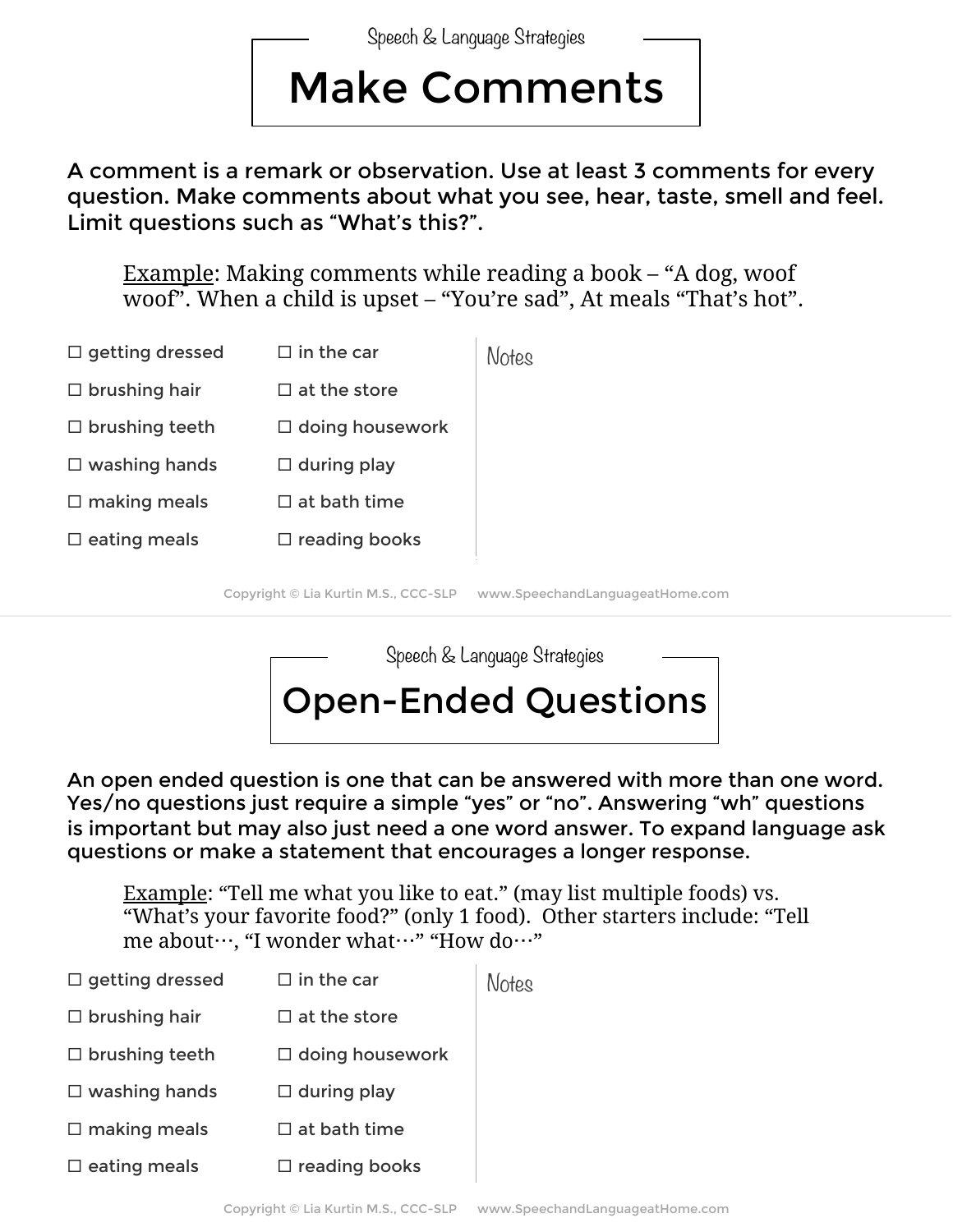#### Pacing Boards

A pacing board uses marks (or dots) as a visual symbol for each word said. Touch each mark as you say a word. Make a simple pacing board by drawing circles on an index card. Draw one more dot than the number of words your child is using to increase length of sentence.

Example: If your child says "milk" use your finger on a pacing board to tap out two words "more milk" or "milk please". Give them a turn to tap out words.

| $\Box$ getting dressed | $\Box$ in the car                    | Notes                           |
|------------------------|--------------------------------------|---------------------------------|
| $\Box$ brushing hair   | $\Box$ at the store                  |                                 |
| $\Box$ brushing teeth  | $\Box$ doing housework               |                                 |
| $\Box$ washing hands   | $\Box$ during play                   |                                 |
| $\square$ making meals | $\Box$ at bath time                  |                                 |
| $\square$ eating meals | $\Box$ reading books                 |                                 |
|                        | Copyright © Lia Kurtin M.S., CCC-SLP | www.SpeechandLanguageatHome.com |
|                        |                                      |                                 |



Always encourage communication, even if it is not said the right way. Children with language difficulties my leave out sounds or use the wrong word. Let your child know you understood what they meant. Then say it back so they hear it correctly.

Example: Child – "Kick ball", you repeat "Yes! You **kicked.** You **kicked** the ball". Child - "See tat", you repeat "Oh, a **cat**. I see a **cat**"

| $\Box$ getting dressed | $\Box$ in the car      | Notes |
|------------------------|------------------------|-------|
| $\Box$ brushing hair   | $\Box$ at the store    |       |
| $\Box$ brushing teeth  | $\Box$ doing housework |       |
| $\Box$ washing hands   | $\Box$ during play     |       |
| $\Box$ making meals    | $\Box$ at bath time    |       |
| $\Box$ eating meals    | $\Box$ reading books   |       |
|                        |                        |       |